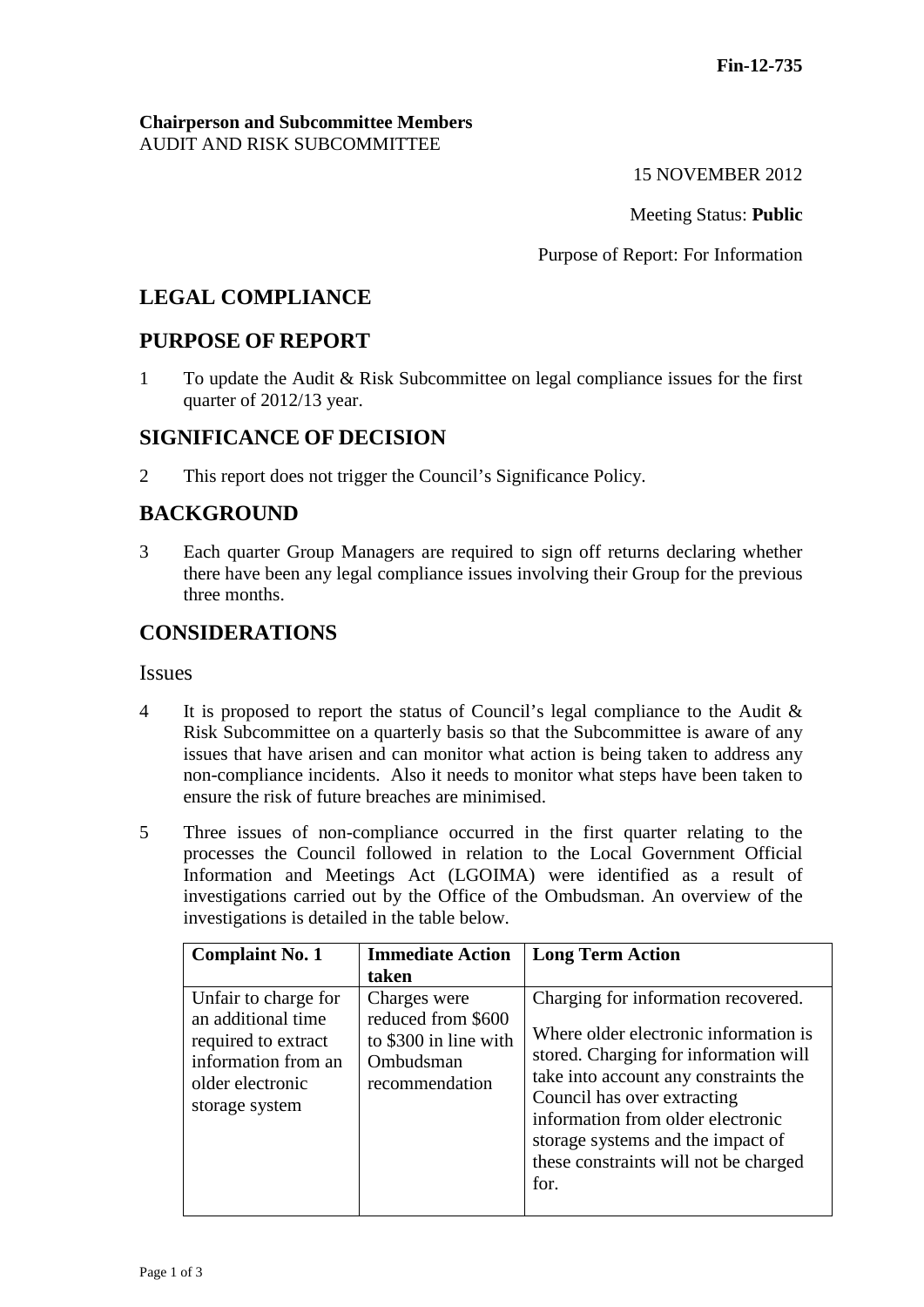| <b>Complaint No. 2</b>      | <b>Immediate Action</b> | <b>Long Term Action taken</b>        |
|-----------------------------|-------------------------|--------------------------------------|
|                             | taken                   |                                      |
| Timing of provision         | Changes made to         | Changes made to OIA processes to     |
| of information to           | OIA processes to        | improve timeliness                   |
| <b>Official Information</b> | improve timeliness      |                                      |
| Act (OIA) requests.         |                         |                                      |
| <b>Complaint No. 3</b>      | <b>Immediate Action</b> | <b>Long Term Action taken</b>        |
|                             | taken                   |                                      |
| Withholding                 | Full disclosure of      | Carefully balance Privacy Act versus |
| information on the          | information             | LGOIMA Act requirements when         |
| identity of other           | provided                | providing information.               |
| parties in the              |                         |                                      |
| information                 |                         |                                      |
| provided.                   |                         |                                      |

6 No other issues of non-compliance with legislation were identified for the first quarter of 2012/13 year.

#### Financial Considerations

7 There are no financial considerations relating to the process improvements outlined in this report.

#### Legal Considerations

8 The legal requirements of LGOIMA and the Privacy Act are well established in Council processes. These changes recommended by the Office of the Ombudsman will ensure improved compliance.

#### Delegation

9 The Audit and Risk Subcommittee may make a decision under the following delegation in the Governance Structure, Section C.4.6:

*Without limiting the generality of this delegation the Subcommittee has the following functions, duties and powers:*

*Internal Control Framework*

*6.1 Review whether management's approach to maintaining an effective internal control framework is sound and effective.*

#### Consultation

10 There are no consultation requirements associated with this report.

#### Policy Implications

11 Council processes relating to LGOIMA and the Privacy Act have been amended to mitigate any future breaches of legislation.

#### Tāngata Whenua Considerations

12 There are no Tāngata Whenua considerations